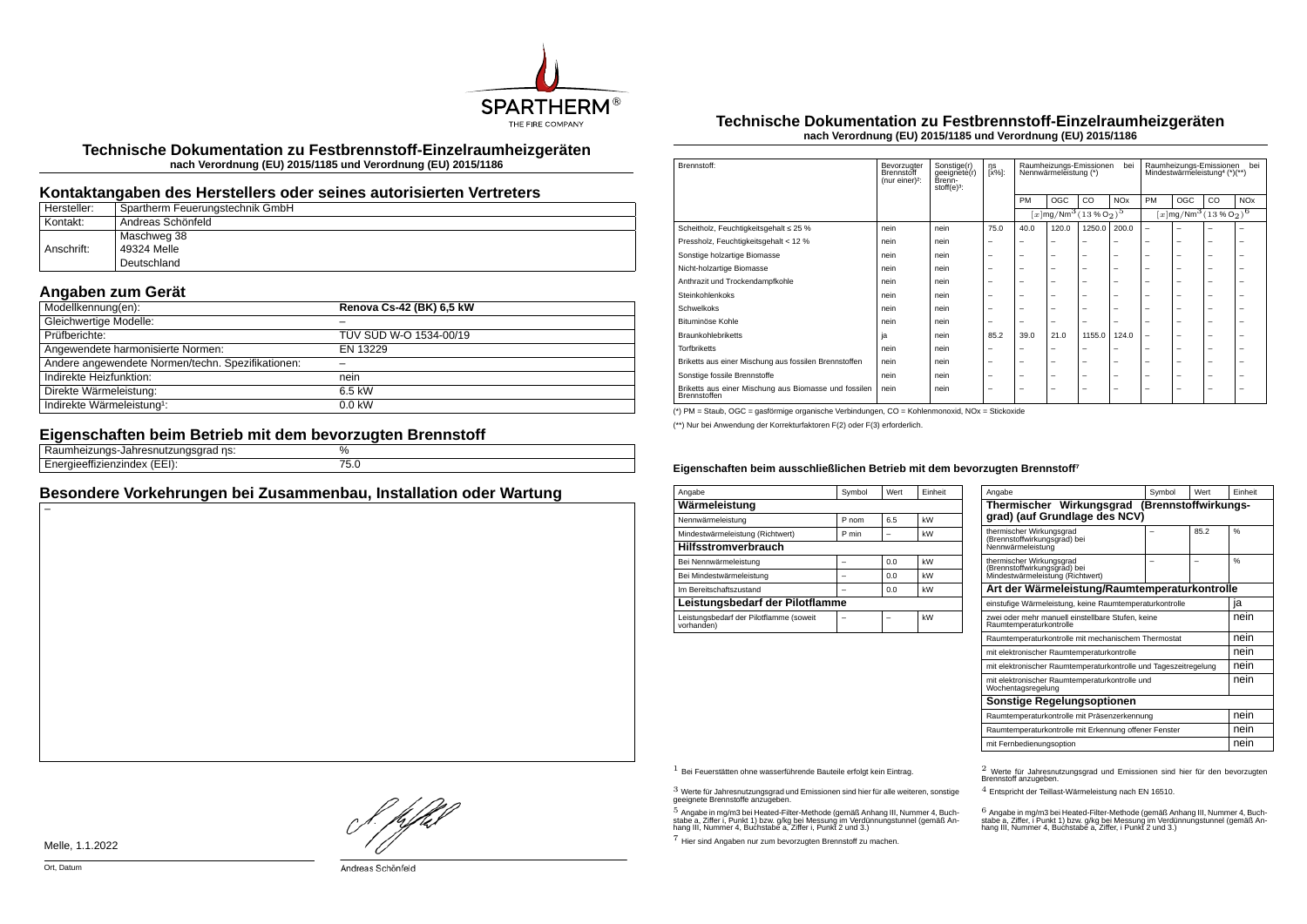

**Technical documentation for solid fuel local space heaters according to Regulation (EU) 2015/1185 and Regulation (EU) 2015/1186**

## **Contact details of the manufacturer or its authorised representative**

|          | Manufacturer: Spartherm Feuerungstechnik GmbH |
|----------|-----------------------------------------------|
| Contact: | Andreas Schönfeld                             |
|          | Maschweg 38                                   |
| Address: | 49324 Melle                                   |
|          | Deutschland                                   |

## **Details of the unit**

| Model identifier(s):                               | Renova Cs-42 (BK) 6,5 kW |
|----------------------------------------------------|--------------------------|
| Equivalent models:                                 |                          |
| Test reports:                                      | TÜV SÜD W-O 1534-00/19   |
| Applied harmonised standards:                      | EN 13229                 |
| Other technical standards and specifications used: |                          |
| Indirekte Heizfunktion:                            | nein                     |
| Direct heat output:                                | 6.5 kW                   |
| Indirect heat output <sup>1</sup> :                | $0.0$ kW                 |

# **Characteristics when operating with the preferred fuel**

| ns:<br>emcienc<br>$\mathbf{u}$<br>sonai<br>suaut                  | Ψ'n |
|-------------------------------------------------------------------|-----|
| $\sim$<br>' ⊢ ⊢ !<br>nae<br>. <i>.</i> .<br>$- \cdot \cdot$<br>o. | J.U |
|                                                                   |     |

## **Special precautions for assembly, installation or maintenance**

### **Technical documentation for solid fuel local space heaters according to Regulation (EU) 2015/1185 and Regulation (EU) 2015/1186**

| Fuel:                                        | Preferred<br>fuel<br>(only<br>one $)^2$ : | Other suita-<br>ble fuel(s) <sup>3</sup> : | ηs<br>[x%]:              | Heating emissions at nominal<br>heat output (*) |                                                                |                          | Heating emissions at minimum<br>heat output <sup>4</sup> $(*)$ (**) |                                                        |     |    |                       |
|----------------------------------------------|-------------------------------------------|--------------------------------------------|--------------------------|-------------------------------------------------|----------------------------------------------------------------|--------------------------|---------------------------------------------------------------------|--------------------------------------------------------|-----|----|-----------------------|
|                                              |                                           |                                            |                          | PM                                              | OGC                                                            | CO                       | <b>NO<sub>x</sub></b>                                               | PM                                                     | OGC | CO | <b>NO<sub>x</sub></b> |
|                                              |                                           |                                            |                          |                                                 | $[x]$ mg/Nm <sup>3</sup> $(13\%$ O <sub>2</sub> ) <sup>5</sup> |                          |                                                                     | $[x]$ mg/Nm $^3$ $(13\%$ O <sub>2</sub> ) <sup>6</sup> |     |    |                       |
| Wood logs with moisture content $\leq 25$ %  | nein                                      | nein                                       | 75.0                     | 40.0                                            | 120.0                                                          | 1250.0                   | 200.0                                                               | $\overline{\phantom{0}}$                               | -   |    | -                     |
| Compressed wood with moisture content < 12 % | nein                                      | nein                                       | -                        | -                                               | $\overline{\phantom{a}}$                                       | -                        | -                                                                   | -                                                      | -   | -  | -                     |
| Other woody biomass                          | nein                                      | nein                                       | $\overline{\phantom{a}}$ | $\overline{\phantom{0}}$                        | $\overline{\phantom{0}}$                                       | -                        | -                                                                   | -                                                      | -   | -  | -                     |
| Non-woody biomass                            | nein                                      | nein                                       | $\overline{\phantom{a}}$ | $\overline{\phantom{0}}$                        | $\overline{\phantom{0}}$                                       | -                        | -                                                                   | -                                                      | -   | -  | -                     |
| Anthracite and dry steam coal                | nein                                      | nein                                       | $\overline{\phantom{a}}$ | $\overline{\phantom{0}}$                        | $\overline{\phantom{0}}$                                       | -                        | -                                                                   | -                                                      | -   | -  | -                     |
| Hard coke                                    | nein                                      | nein                                       | $\overline{\phantom{a}}$ | $\overline{\phantom{0}}$                        | $\overline{\phantom{0}}$                                       | -                        | -                                                                   | $\overline{\phantom{0}}$                               | -   | -  | -                     |
| Low temperature coke                         | nein                                      | nein                                       | $\overline{\phantom{a}}$ | -                                               | $\overline{\phantom{0}}$                                       | -                        | -                                                                   | -                                                      | -   | -  | -                     |
| Bituminous coal                              | nein                                      | nein                                       | $\overline{\phantom{a}}$ | -                                               | -                                                              | -                        | -                                                                   | -                                                      | -   | -  | -                     |
| Lignite briguettes                           | ja                                        | nein                                       | 85.2                     | 39.0                                            | 21.0                                                           | 1155.0                   | 124.0                                                               | $\overline{\phantom{0}}$                               | -   | -  | -                     |
| Peat briquettes                              | nein                                      | nein                                       | -                        | -                                               | $\overline{\phantom{0}}$                                       | -                        | -                                                                   | -                                                      | -   | -  | -                     |
| Blended fossil fuel briquettes               | nein                                      | nein                                       | $\overline{\phantom{a}}$ | $\overline{\phantom{0}}$                        | $\overline{\phantom{0}}$                                       | -                        | -                                                                   | -                                                      | -   | -  | -                     |
| Other fossil fue                             | nein                                      | nein                                       | $\overline{\phantom{a}}$ | $\overline{\phantom{m}}$                        | $\overline{\phantom{0}}$                                       | $\overline{\phantom{0}}$ | -                                                                   | $\overline{\phantom{0}}$                               | -   | -  | -                     |
| Blended biomass and fossil fuel briquettes   | nein                                      | nein                                       | $\overline{\phantom{m}}$ | $\overline{\phantom{m}}$                        | $\overline{\phantom{0}}$                                       | -                        | -                                                                   | -                                                      | -   | -  | -                     |
|                                              |                                           |                                            |                          |                                                 |                                                                |                          |                                                                     |                                                        |     |    |                       |

(\*) PM = Dust, OGC = Gaseous organic compound, CO = Carbon monoxide, NOx = Nitrogen oxides

(\*\*) Only required when applying correction factors F(2) or F(3).

#### Characteristics when operating exclusively with the preferred fuel<sup>7</sup>

| Item                                          | Symbol | Value | Unit |  |  |  |
|-----------------------------------------------|--------|-------|------|--|--|--|
| <b>Heat output</b>                            |        |       |      |  |  |  |
| Nominal heat out put                          | P nom  | 6.5   | kW   |  |  |  |
| inimum heat out put (indicative)              | P min  |       | kW   |  |  |  |
| Auxiliary electricity consumption             |        |       |      |  |  |  |
| At nominal heat output                        |        | 0.0   | kW   |  |  |  |
| At minimum heat output                        |        | 0.0   | kW   |  |  |  |
| In standby mode                               |        | 0.0   | kW   |  |  |  |
| Permanent pilot flame power requirement       |        |       |      |  |  |  |
| Pilot flame power requirement (if applicable) |        |       | kW   |  |  |  |

| Item                                                                           | Symbol | Value | Unit          |  |  |  |
|--------------------------------------------------------------------------------|--------|-------|---------------|--|--|--|
| Thermal efficiency (usefuel efficiency) (based on<br>NCV)                      |        |       |               |  |  |  |
| Thermal efficiency (useful efficiency) at<br>nominal heat output               |        | 85.2  | $\frac{0}{6}$ |  |  |  |
| Thermal efficiency (useful efficiency) at<br>minimum heat out put (indicative) |        |       | $\frac{0}{6}$ |  |  |  |
| Type of heat output/room temperature control                                   |        |       |               |  |  |  |
| single stage heat output, no room temperature control                          |        |       | ia            |  |  |  |
| two or more manual stages, no room temperature control                         | nein   |       |               |  |  |  |
| with mechanic thermostat room temperature control                              | nein   |       |               |  |  |  |
| with electronic room tempera ture control                                      |        |       | nein          |  |  |  |
| with electronic room tempera ture control plus day timer                       |        |       | nein          |  |  |  |
| with electronic room tempera ture control plus week timer                      |        |       | nein          |  |  |  |
| Other control options                                                          |        |       |               |  |  |  |
| Room temperature control, with presence detection                              | nein   |       |               |  |  |  |
| Room temperature control, with open window detection                           | nein   |       |               |  |  |  |
| With distance control option                                                   |        |       | nein          |  |  |  |

3 Values for annual efficiency and emissions shall be given here for all other suitable fuels.

.<br>5 Angabe a, Ziffer i, Punkt 1) bzw. g/kg bei Messung im Verdünnungstunnel (gemäß An-<br>hang III, Nummer 4, Buchstabe a, Ziffer i, Punkt 2 und 3.)<br>hang III, Nummer 4, Buchstabe a, Ziffer i, Punkt 2 und 3.)

7 Here, information is only to be provided on the preferred fuel.

 $1$  No entry is made for fireplaces without water-bearing components.  $2$  Values for annual efficiency and emissions are to be given here for the preferred fuel.

4 Corresponds to the part load heat output according to EN 16510.

.<br>stabe a, Ziffer, i Punkt 1) bzw. g/kg bei Messung im Verdünnungstunner 4, Buch-<br>hang III, Nummer 4, Buchstabe a, Ziffer, i Punkt 2 und 3.)<br>hang III, Nummer 4, Buchstabe a, Ziffer, i Punkt 2 und 3.)

J pffst

Melle, 1.1.2022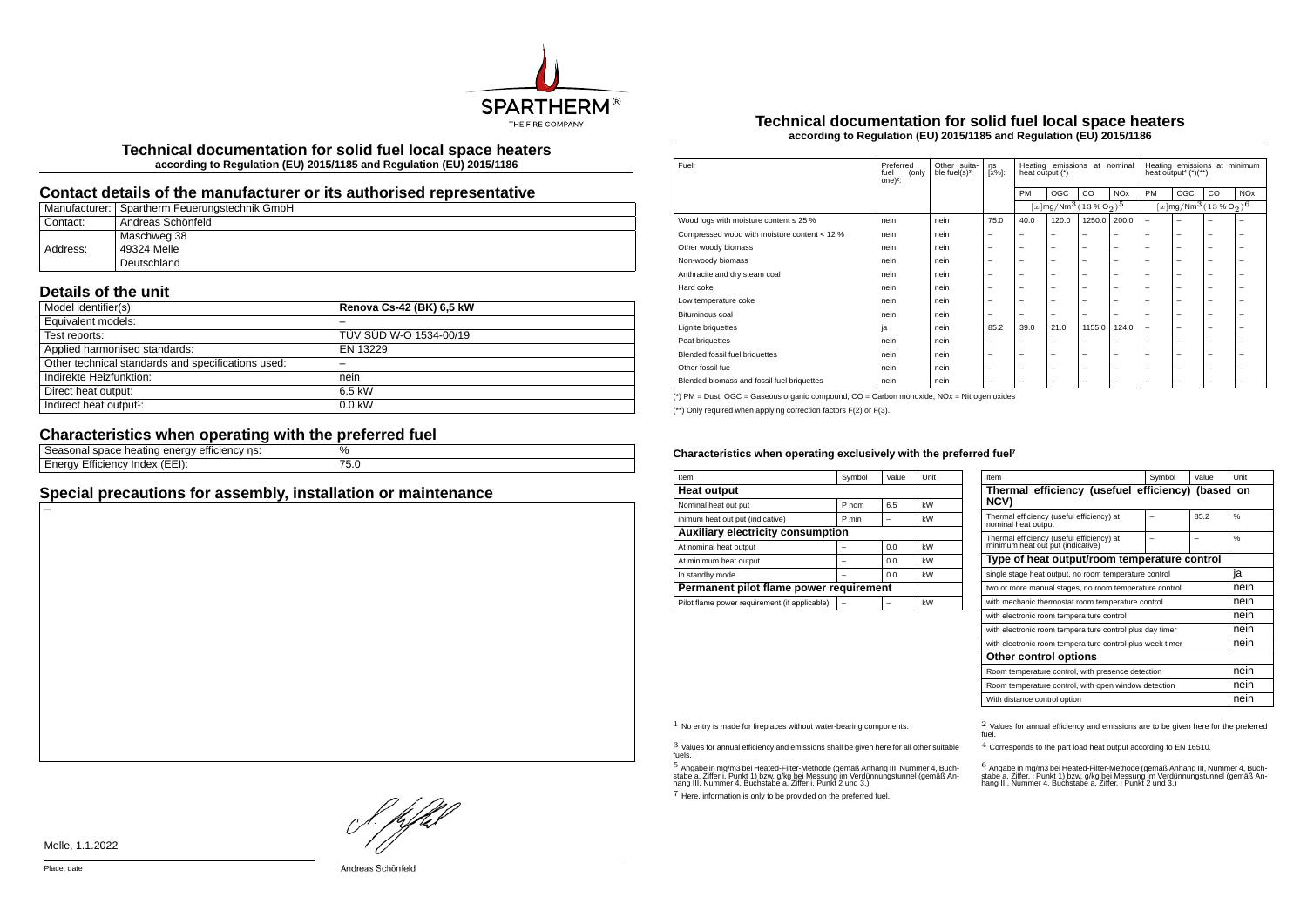

**Documentazione tecnica per riscaldatori singoli a combustibile solido Secondo il regolamento (UE) 2015/1185 e il regolamento (UE) 2015/1186**

#### **Dati di contatto del fabbricante o del suo rappresentante autorizzato**

| Produttore: | Spartherm Feuerungstechnik GmbH |
|-------------|---------------------------------|
| Contatto:   | Andreas Schönfeld               |
|             | Maschweg 38                     |
| Indirizzo:  | 49324 Melle                     |
|             | Deutschland                     |

## **Dettagli del dispositivo**

| <br>Identificativo/i del modello/dei modelli: | Renova Cs-42 (BK) 6,5 kW |
|-----------------------------------------------|--------------------------|
| Modelli equivalenti:                          |                          |
| Rapporti di prova:                            | TÜV SÜD W-O 1534-00/19   |
| Norme armonizzate applicate:                  | EN 13229                 |
| Norme e specifiche tecniche utilizzate        |                          |
| Indirekte Heizfunktion:                       | nein                     |
| Potenza termica diretta:                      | 6.5 kW                   |
| Potenza termica indiretta <sup>1</sup> :      | $0.0$ kW                 |

# **Caratteristiche del funzionamento con il combustibile preferito**

| d'ambiente ns: |                                       |  | Efficienza energetica stagionale del riscaldamento % |      |
|----------------|---------------------------------------|--|------------------------------------------------------|------|
|                | Indice di efficienza energetica (EEI) |  |                                                      | 75.0 |

# **Precauzioni speciali per il montaggio, l'installazione o la manutenzione**

**Documentazione tecnica per riscaldatori singoli a combustibile solido Secondo il regolamento (UE) 2015/1185 e il regolamento (UE) 2015/1186**

| Combustibile:                                             | Combustibile<br>preferito<br>(uno solo) <sup>2</sup> : | Altri<br>combustibili<br>idonei <sup>3</sup> : | ηs<br>[x%]:              | Emissioni di riscaldamento degli<br>ambienti alla potenza termica no-<br>minale (*) |                          | Emissioni di riscaldamento degli<br>ambienti alla potenza termica mi-<br>$nima4 (*)(**)$ |                          |                                                 |                          |                          |                       |
|-----------------------------------------------------------|--------------------------------------------------------|------------------------------------------------|--------------------------|-------------------------------------------------------------------------------------|--------------------------|------------------------------------------------------------------------------------------|--------------------------|-------------------------------------------------|--------------------------|--------------------------|-----------------------|
|                                                           |                                                        |                                                |                          | PM                                                                                  | <b>OGC</b>               | CO                                                                                       | <b>NO<sub>x</sub></b>    | PM                                              | OGC                      | CO                       | <b>NO<sub>x</sub></b> |
|                                                           |                                                        |                                                |                          | $[x \, \text{mg}/\text{Nm}^3 \, (13 \, \%\, \text{O}_2)^5$                          |                          |                                                                                          |                          | $[x \text{mg}/\text{Nm}^3 (13\% \text{O}_2)^6]$ |                          |                          |                       |
| Ceppi di legno con tenore di umidità ≤ 25 %               | nein                                                   | nein                                           | 75.0                     | 40.0                                                                                | 120.0                    | 1250.0                                                                                   | 200.0                    | $\overline{\phantom{0}}$                        | -                        | -                        |                       |
| Legno compresso con tenore di umidità < 12 %              | nein                                                   | nein                                           | $\overline{\phantom{m}}$ | $\overline{\phantom{a}}$                                                            | $\overline{\phantom{a}}$ | -                                                                                        | -                        | -                                               | $\overline{\phantom{0}}$ | $\overline{\phantom{0}}$ |                       |
| Altra biomassa legnosa                                    | nein                                                   | nein                                           | $\overline{\phantom{0}}$ | $\overline{\phantom{0}}$                                                            | $\overline{\phantom{a}}$ | -                                                                                        | -                        | -                                               | $\overline{\phantom{0}}$ | -                        |                       |
| Biomassa non legnosa                                      | nein                                                   | nein                                           | $\overline{\phantom{0}}$ | $\overline{\phantom{a}}$                                                            | $\overline{\phantom{a}}$ | -                                                                                        | -                        | -                                               | -                        | -                        |                       |
| Antracite e carbone secco                                 | nein                                                   | nein                                           | $\overline{\phantom{0}}$ | $\overline{\phantom{0}}$                                                            | $\overline{\phantom{a}}$ | -                                                                                        | -                        | $\overline{\phantom{a}}$                        | $\overline{\phantom{0}}$ | -                        |                       |
| Coke metallurgico                                         | nein                                                   | nein                                           | $\overline{\phantom{0}}$ | $\overline{\phantom{0}}$                                                            | $\overline{\phantom{0}}$ | -                                                                                        | -                        | $\overline{\phantom{a}}$                        | $\overline{\phantom{0}}$ | -                        | -                     |
| Coke a bassa temperatura                                  | nein                                                   | nein                                           | $\overline{\phantom{0}}$ | $\overline{\phantom{0}}$                                                            | $\overline{\phantom{a}}$ | -                                                                                        | -                        | $\overline{\phantom{a}}$                        | -                        | -                        |                       |
| Carbone bituminoso                                        | nein                                                   | nein                                           | $\overline{\phantom{0}}$ | $\overline{\phantom{0}}$                                                            | $\overline{\phantom{a}}$ | -                                                                                        | -                        | -                                               | $\overline{\phantom{0}}$ | -                        |                       |
| Mattonelle di lignite                                     | ja                                                     | nein                                           | 85.2                     | 39.0                                                                                | 21.0                     | 1155.0                                                                                   | 124.0                    | -                                               | -                        | -                        |                       |
| Mattonelle di torba                                       | nein                                                   | nein                                           | $\overline{\phantom{a}}$ | -                                                                                   | -                        |                                                                                          | ۰                        | -                                               | -                        | -                        |                       |
| Mattonelle di miscela di combustibile fossile             | nein                                                   | nein                                           | $\overline{\phantom{m}}$ | $\overline{\phantom{0}}$                                                            | $\overline{\phantom{0}}$ | -                                                                                        | -                        | $\overline{\phantom{a}}$                        | $\overline{\phantom{0}}$ | -                        | -                     |
| Altro combustibile fossile                                | nein                                                   | nein                                           | $\overline{\phantom{0}}$ | $\overline{\phantom{0}}$                                                            | $\overline{\phantom{0}}$ | $\overline{\phantom{0}}$                                                                 | $\overline{\phantom{0}}$ | $\overline{\phantom{a}}$                        | $\overline{\phantom{0}}$ | $\overline{\phantom{0}}$ | -                     |
| Mattonelle di miscela di biomassa e combusti bile fossile | nein                                                   | nein                                           | $\overline{\phantom{0}}$ | $\overline{\phantom{0}}$                                                            | $\overline{\phantom{0}}$ | -                                                                                        | -                        | -                                               | -                        | -                        |                       |

(\*) PM = Polvere, OGC = Composti organici gassosi, CO = Monossido di carbonio, NOx = Ossidi di azoto

(\*\*) Richiesto solo quando si applicano i fattori di correzione F(2) o F(3).

#### Caratteristiche del funzionamento con il combustibile preferito<sup>7</sup>

| Dato                                                  | Simbolo | Valore | Unità |  |  |  |
|-------------------------------------------------------|---------|--------|-------|--|--|--|
| Potenza termica                                       |         |        |       |  |  |  |
| Potenza termica nominale                              | P nom   | 6.5    | kW    |  |  |  |
| Potenza termica minima (indicativa)                   | P min   |        | kW    |  |  |  |
| Consumo ausiliario di energia elettrica               |         |        |       |  |  |  |
| Alla potenza termica nominale                         |         | 0.0    | kW    |  |  |  |
| Alla potenza termica minima                           |         | 0.0    | kW    |  |  |  |
| Im Bereitschaftszustand                               |         | 0.0    | kW    |  |  |  |
| Leistungsbedarf der Pilotflamme                       |         |        |       |  |  |  |
| Leistungsbedarf der Pilotflamme (soweit<br>vorhanden) |         |        | kW    |  |  |  |

| Dato                                                                                         | Simbolo | Valore | Unità |  |
|----------------------------------------------------------------------------------------------|---------|--------|-------|--|
| Thermischer Wirkungsgrad (Brennstoffwirkungs-<br>grad) (auf Grundlage des NCV)               |         |        |       |  |
| thermischer Wirkungsgrad<br>(Brennstoffwirkungsgrad) bei<br>Nennwärmeleistung                |         | 85.2   | %     |  |
| thermischer Wirkungsgrad<br>(Brennstoffwirkungsgrad) bei<br>Mindestwärmeleistung (Richtwert) |         |        | 0/6   |  |
| Art der Wärmeleistung/Raumtemperaturkontrolle                                                |         |        |       |  |
| einstufige Wärmeleistung, keine Raumtemperaturkontrolle                                      |         |        | ia    |  |
| zwei oder mehr manuell einstellbare Stufen, keine<br>Raumtemperaturkontrolle                 |         |        | nein  |  |
| Raumtemperaturkontrolle mit mechanischem Thermostat                                          |         |        | nein  |  |
| mit elektronischer Raumtemperaturkontrolle                                                   |         |        | nein  |  |
| mit elektronischer Raumtemperaturkontrolle und Tageszeitregelung                             |         |        | nein  |  |
| mit elektronischer Raumtemperaturkontrolle und<br>Wochentagsregelung                         |         |        | nein  |  |
| Sonstige Regelungsoptionen                                                                   |         |        |       |  |
| Raumtemperaturkontrolle mit Präsenzerkennung                                                 |         |        |       |  |
| Raumtemperaturkontrolle mit Erkennung offener Fenster                                        |         |        |       |  |
| mit Fernbedienungsoption                                                                     | nein    |        |       |  |

3 Werte für Jahresnutzungsgrad und Emissionen sind hier für alle weiteren, sonstige geeignete Brennstoffe anzugeben.

.<br>5 Angabe in mg/m3 bei Heated-Filter-Methode (gemäß Anhang III, Nummer 4, Buch-<br>stabe a, Ziffer i, Punkt 1) bzw. g/kg bei Nessung im Verdünnungstunnel (gemäß An-<br>hang III, Nummer 4, Buchstabe a, Ziffer i, Punkt 2 und 3.)

7 Hier sind Angaben nur zum bevorzugten Brennstoff zu machen.

1 Bei Feuerstätten ohne wasserführende Bauteile erfolgt kein Eintrag. 2 Werte für Jahresnutzungsgrad und Emissionen sind hier für den bevorzugten Brennstoff anzugeben.

4 Entspricht der Teillast-Wärmeleistung nach EN 16510.

.<br>stabe a, Ziffer, i Punkt 1) bzw. g/kg bei Messung im Verdünnungstunnel (gemäß An-<br>hang III, Nummer 4, Buchstabe a, Ziffer, i Punkt 2 und 3.)<br>hang III, Nummer 4, Buchstabe a, Ziffer, i Punkt 2 und 3.)

Melle, 1.1.2022